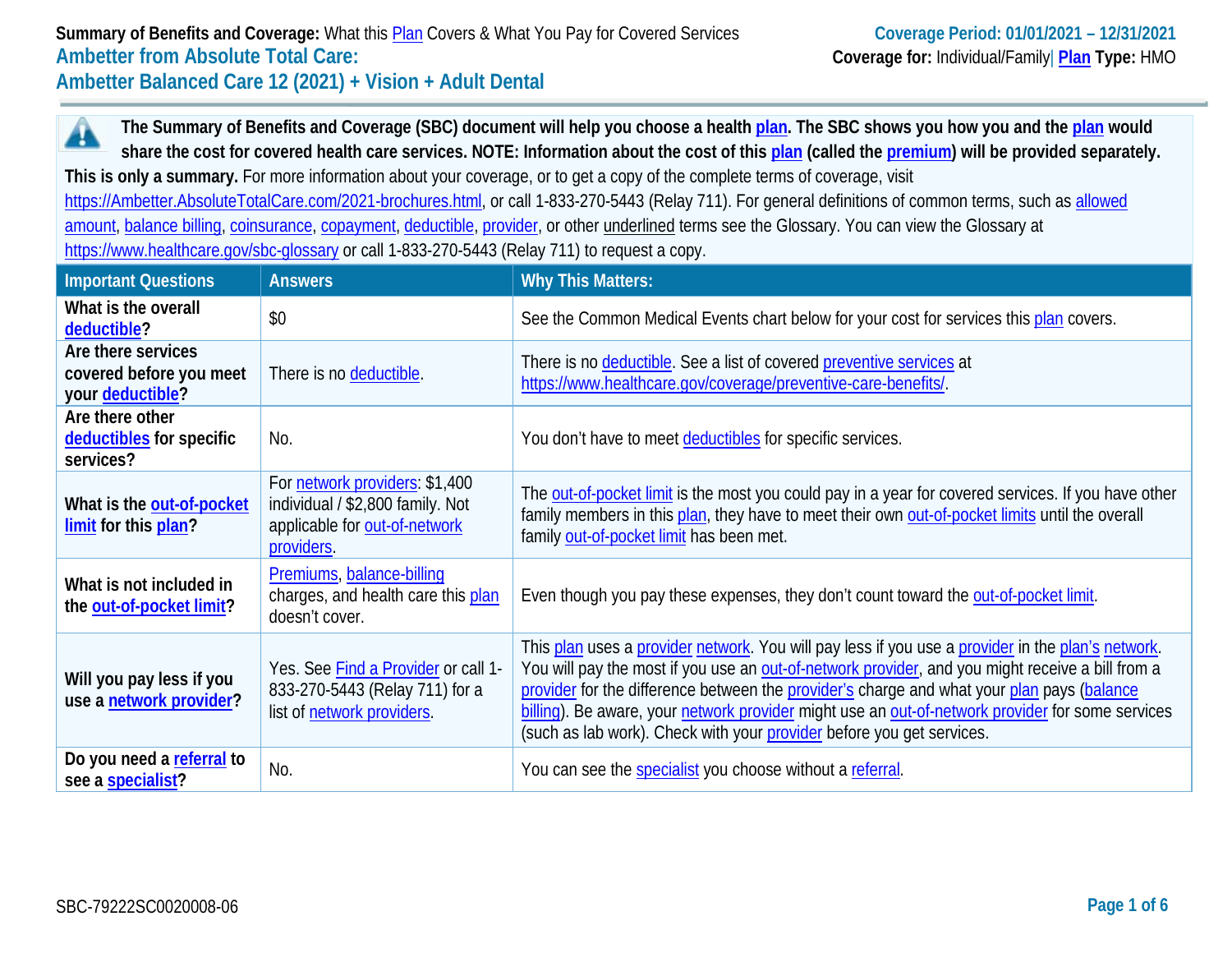| All copayment and coinsurance costs shown in this chart are after your deductible has been met, if a deductible applies.                                            |                                                     |                                                                                                                           |                                                                                       |                                                                                                                                                                                                                                   |
|---------------------------------------------------------------------------------------------------------------------------------------------------------------------|-----------------------------------------------------|---------------------------------------------------------------------------------------------------------------------------|---------------------------------------------------------------------------------------|-----------------------------------------------------------------------------------------------------------------------------------------------------------------------------------------------------------------------------------|
| Common<br><b>Medical Event</b>                                                                                                                                      | <b>Services You May Need</b>                        | <b>Network Provider</b><br>(You will pay the least)                                                                       | <b>What You Will Pay</b><br><b>Out-of-Network Provider</b><br>(You will pay the most) | Limitations, Exceptions, & Other Important<br><b>Information</b>                                                                                                                                                                  |
|                                                                                                                                                                     | Primary care visit to treat an<br>injury or illness | No charge                                                                                                                 | Not covered                                                                           | Virtual Visits from Ambetter Health covered at<br>\$0, providers covered in full.                                                                                                                                                 |
| If you visit a health                                                                                                                                               | <b>Specialist visit</b>                             | \$10 Copay / visit                                                                                                        | Not covered                                                                           | ----None----                                                                                                                                                                                                                      |
| care <i>provider's</i> office<br>or clinic                                                                                                                          | Preventive care/screening/<br>immunization          | No charge                                                                                                                 | Not covered                                                                           | You may have to pay for services that aren't<br>preventive. Ask your provider if the services<br>needed are preventive. Then check what your<br>plan will pay for.                                                                |
| If you have a test                                                                                                                                                  | Diagnostic test (x-ray, blood<br>work)              | No charge for laboratory<br>outpatient & professional<br>services; 25%<br>Coinsurance for x-ray<br>and diagnostic imaging | Not covered                                                                           | Prior authorization may be required. Covered<br>No Limit. Failure to obtain prior authorization<br>for any service that requires prior authorization<br>may result in reduction of benefits. See your<br>policy for more details. |
|                                                                                                                                                                     | Imaging (CT/PET scans, MRIs)                        | 25% Coinsurance                                                                                                           | Not covered                                                                           | Prior authorization may be required. Covered<br>No Limit.                                                                                                                                                                         |
| If you need drugs to<br>treat your illness or<br>condition<br>More information about<br>prescription drug<br>coverage is available at<br><b>Preferred Drug List</b> | Generic drugs (Tier 1)                              | Retail: No charge                                                                                                         | Not covered                                                                           | Prescription drugs are provided up to 30 days<br>retail and up to 90 days through mail order.<br>Mail orders are subject to 2.5x retail cost-<br>sharing amount.                                                                  |
|                                                                                                                                                                     | Preferred brand drugs (Tier 2)                      | Retail: \$30 Copay /<br>prescription                                                                                      | Not covered                                                                           | Prior authorization may be required.<br>Prescription drugs are provided up to 30 days                                                                                                                                             |
|                                                                                                                                                                     | Non-preferred brand drugs<br>(Tier 3)               | Retail: 50% Coinsurance                                                                                                   | Not covered                                                                           | retail and up to 90 days through mail order.<br>Mail orders are subject to 2.5x retail cost-<br>sharing amount.                                                                                                                   |
|                                                                                                                                                                     | <b>Specialty drugs (Tier 4)</b>                     | Retail: 50% Coinsurance                                                                                                   | Not covered                                                                           | Prior authorization may be required.<br>Prescription drugs are provided up to 30 days<br>retail and up to 30 days through mail order.                                                                                             |
| If you have outpatient<br>surgery                                                                                                                                   | Facility fee (e.g., ambulatory<br>surgery center)   | 25% Coinsurance                                                                                                           | Not covered                                                                           | Prior authorization may be required. Covered<br>No Limit.                                                                                                                                                                         |
|                                                                                                                                                                     | Physician/surgeon fees                              | 25% Coinsurance                                                                                                           | Not covered                                                                           | Prior authorization may be required. Covered<br>No Limit.                                                                                                                                                                         |
| If you need immediate<br>medical attention                                                                                                                          | <b>Emergency room care</b>                          | 25% Coinsurance                                                                                                           | 25% Coinsurance;<br>deductible does not apply                                         | -----None-----                                                                                                                                                                                                                    |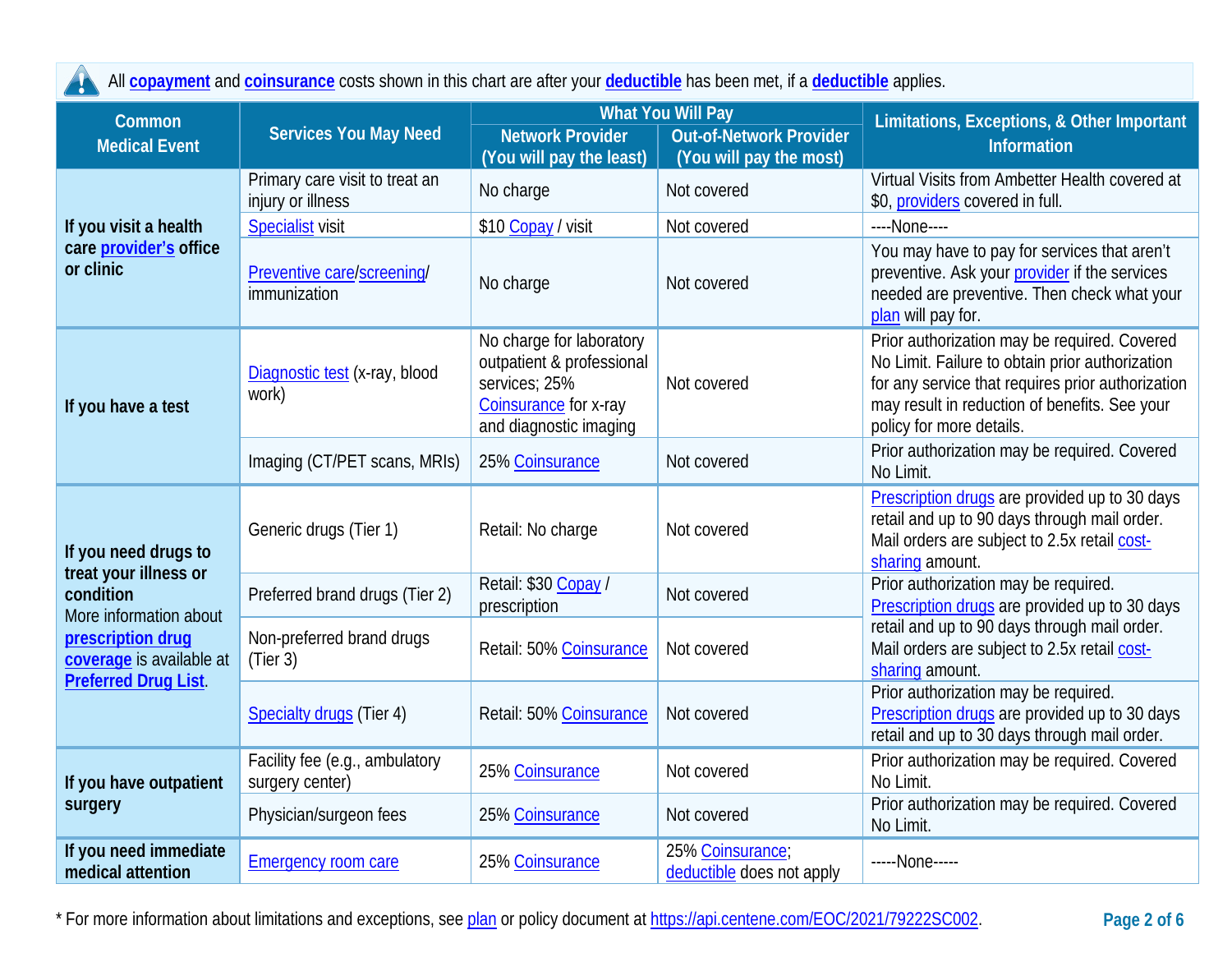| Common                                                                             | <b>Services You May Need</b>                 |                                                                                    | <b>What You Will Pay</b>                                  | Limitations, Exceptions, & Other Important                                                                                                                                                                                                                                                                                                                                                                                                                            |  |
|------------------------------------------------------------------------------------|----------------------------------------------|------------------------------------------------------------------------------------|-----------------------------------------------------------|-----------------------------------------------------------------------------------------------------------------------------------------------------------------------------------------------------------------------------------------------------------------------------------------------------------------------------------------------------------------------------------------------------------------------------------------------------------------------|--|
| <b>Medical Event</b>                                                               |                                              | <b>Network Provider</b><br>(You will pay the least)                                | <b>Out-of-Network Provider</b><br>(You will pay the most) | <b>Information</b>                                                                                                                                                                                                                                                                                                                                                                                                                                                    |  |
|                                                                                    | <b>Emergency medical</b><br>transportation   | 25% Coinsurance                                                                    | 25% Coinsurance;<br>deductible does not apply             | -----None-----                                                                                                                                                                                                                                                                                                                                                                                                                                                        |  |
|                                                                                    | <b>Urgent care</b>                           | \$10 Copay / visit                                                                 | Not covered                                               | -----None-----                                                                                                                                                                                                                                                                                                                                                                                                                                                        |  |
| If you have a hospital<br>stay                                                     | Facility fee (e.g., hospital room)           | 25% Coinsurance                                                                    | Not covered                                               | Prior authorization may be required. Covered<br>No Limit.                                                                                                                                                                                                                                                                                                                                                                                                             |  |
|                                                                                    | Physician/surgeon fees                       | 25% Coinsurance                                                                    | Not covered                                               | Prior authorization may be required. Covered<br>No Limit.                                                                                                                                                                                                                                                                                                                                                                                                             |  |
| If you need mental<br>health, behavioral<br>health, or substance<br>abuse services | <b>Outpatient services</b>                   | No charge / Office Visits;<br>25% Coinsurance for all<br>other outpatient services | Not covered                                               | Prior authorization may be required. Covered<br>No Limit. (PCP and other practitioner visits do<br>not require prior authorization).                                                                                                                                                                                                                                                                                                                                  |  |
|                                                                                    | Inpatient services                           | 25% Coinsurance                                                                    | Not covered                                               | Prior authorization may be required. Covered<br>No Limit.                                                                                                                                                                                                                                                                                                                                                                                                             |  |
| If you are pregnant                                                                | Office visits                                | No charge                                                                          | Not covered                                               | Prior authorization not required for deliveries<br>within the standard timeframe per federal<br>regulation, but may be required for other<br>services. Cost-sharing does not apply for<br>preventive services, such as routine pre-natal<br>and post-natal screenings. Depending on the<br>type of services, coinsurance, deductible or<br>copayment may apply. Maternity care may<br>include tests and services described<br>elsewhere in the SBC (i.e. ultrasound). |  |
|                                                                                    | Childbirth/delivery professional<br>services | 25% Coinsurance                                                                    | Not covered                                               | Prior authorization may be required. Cost-<br>sharing does not apply for preventive services.<br>Depending on the type of services, copayment,<br>coinsurance or deductible may apply.<br>Maternity care may include tests and services<br>described elsewhere in the SBC (i.e.<br>ultrasound).                                                                                                                                                                       |  |
|                                                                                    | Childbirth/delivery facility<br>services     | 25% Coinsurance                                                                    | Not covered                                               |                                                                                                                                                                                                                                                                                                                                                                                                                                                                       |  |
| If you need help<br>recovering or have<br>other special health<br>needs            | Home health care                             | 25% Coinsurance                                                                    | Not covered                                               | Prior authorization may be required. Limited to<br>60 days per year.                                                                                                                                                                                                                                                                                                                                                                                                  |  |
|                                                                                    | <b>Rehabilitation services</b>               | 25% Coinsurance                                                                    | Not covered                                               | Prior authorization may be required. Limited to<br>30 visits per year per therapy (occupational,                                                                                                                                                                                                                                                                                                                                                                      |  |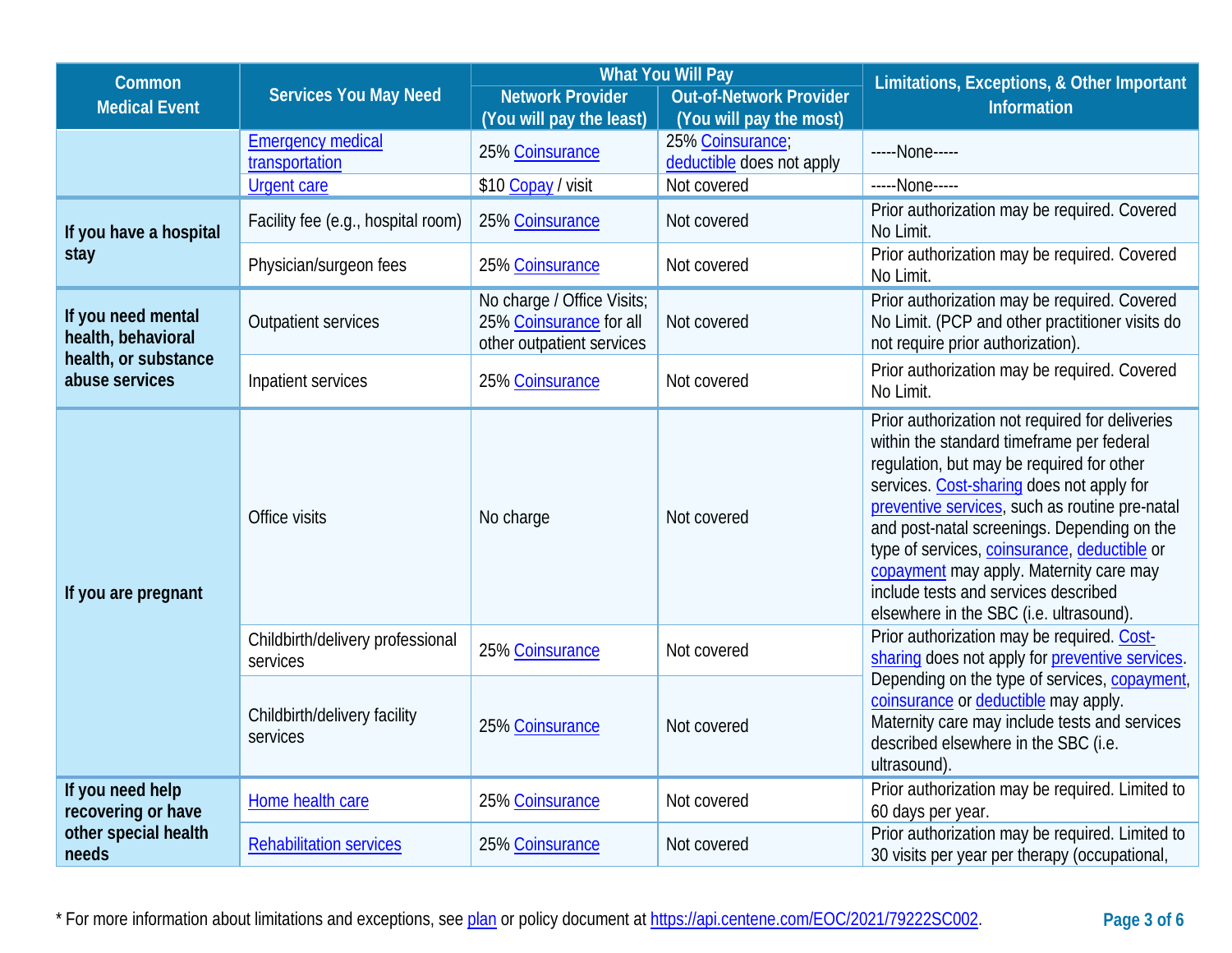| <b>Common</b>                             |                              | <b>What You Will Pay</b>                            |                                                           | Limitations, Exceptions, & Other Important                                                                                                                                              |  |
|-------------------------------------------|------------------------------|-----------------------------------------------------|-----------------------------------------------------------|-----------------------------------------------------------------------------------------------------------------------------------------------------------------------------------------|--|
| <b>Medical Event</b>                      | Services You May Need        | <b>Network Provider</b><br>(You will pay the least) | <b>Out-of-Network Provider</b><br>(You will pay the most) | <b>Information</b>                                                                                                                                                                      |  |
|                                           |                              |                                                     |                                                           | physical and speech therapy); no limit applies<br>for cardiac or pulmonary therapy.                                                                                                     |  |
|                                           | <b>Habilitation services</b> | 25% Coinsurance                                     | Not covered                                               | Prior authorization may be required. Limited to<br>30 visits per year per therapy (occupational,<br>physical and speech therapy); no limit applies<br>for cardiac or pulmonary therapy. |  |
|                                           | <b>Skilled nursing care</b>  | 25% Coinsurance                                     | Not covered                                               | Prior authorization may be required. Limited to<br>60 days per year.                                                                                                                    |  |
|                                           | Durable medical equipment    | 25% Coinsurance                                     | Not covered                                               | Prior authorization may be required. Covered<br>No Limit.                                                                                                                               |  |
|                                           | Hospice services             | 25% Coinsurance                                     | Not covered                                               | Prior authorization may be required. Covered<br>No Limit.                                                                                                                               |  |
| If your child needs<br>dental or eye care | Children's eye exam          | No charge                                           | Not covered                                               | Limited to 1 visit per year.                                                                                                                                                            |  |
|                                           | Children's glasses           | No charge                                           | Not covered                                               | Limited to 1 item per year.                                                                                                                                                             |  |
|                                           | Children's dental check-up   | Not covered                                         | Not covered                                               | -----None-----                                                                                                                                                                          |  |

# **Excluded Services & Other Covered Services:**

**Services Your [Plan](https://www.healthcare.gov/sbc-glossary/#plan) Generally Does NOT Cover (Check your policy or [plan](https://www.healthcare.gov/sbc-glossary/#plan) document for more information and a list of any other [excluded services.](https://www.healthcare.gov/sbc-glossary/#excluded-services))** • Abortion (Except in cases of rape, incest, or when the life of the mother is endangered) • Acupuncture • Bariatric surgery • Cosmetic surgery • Hearing aids • Infertility treatment • Long-term care • Non-emergency care when traveling outside the U.S. • Private-duty nursing • Weight loss programs **Other Covered Services (Limitations may apply to these services. This isn't a complete list. Please see your [plan](https://www.healthcare.gov/sbc-glossary/#plan) document.)**  • Chiropractic care • Dental care (Adult-visit & item limits apply per year. \$1,000 annual dollar limit per year.) • Routine eye care (Adult-visit & one item per year. • Dollar limits apply.) • Routine foot care (Coverage is limited to diabetes care only.)

\* For more information about limitations and exceptions, see [plan](https://www.healthcare.gov/sbc-glossary/#plan) or policy document at [https://api.centene.com/EOC/2021/79222SC002.](https://api.centene.com/EOC/2021/79222SC002) **Page 4 of 6**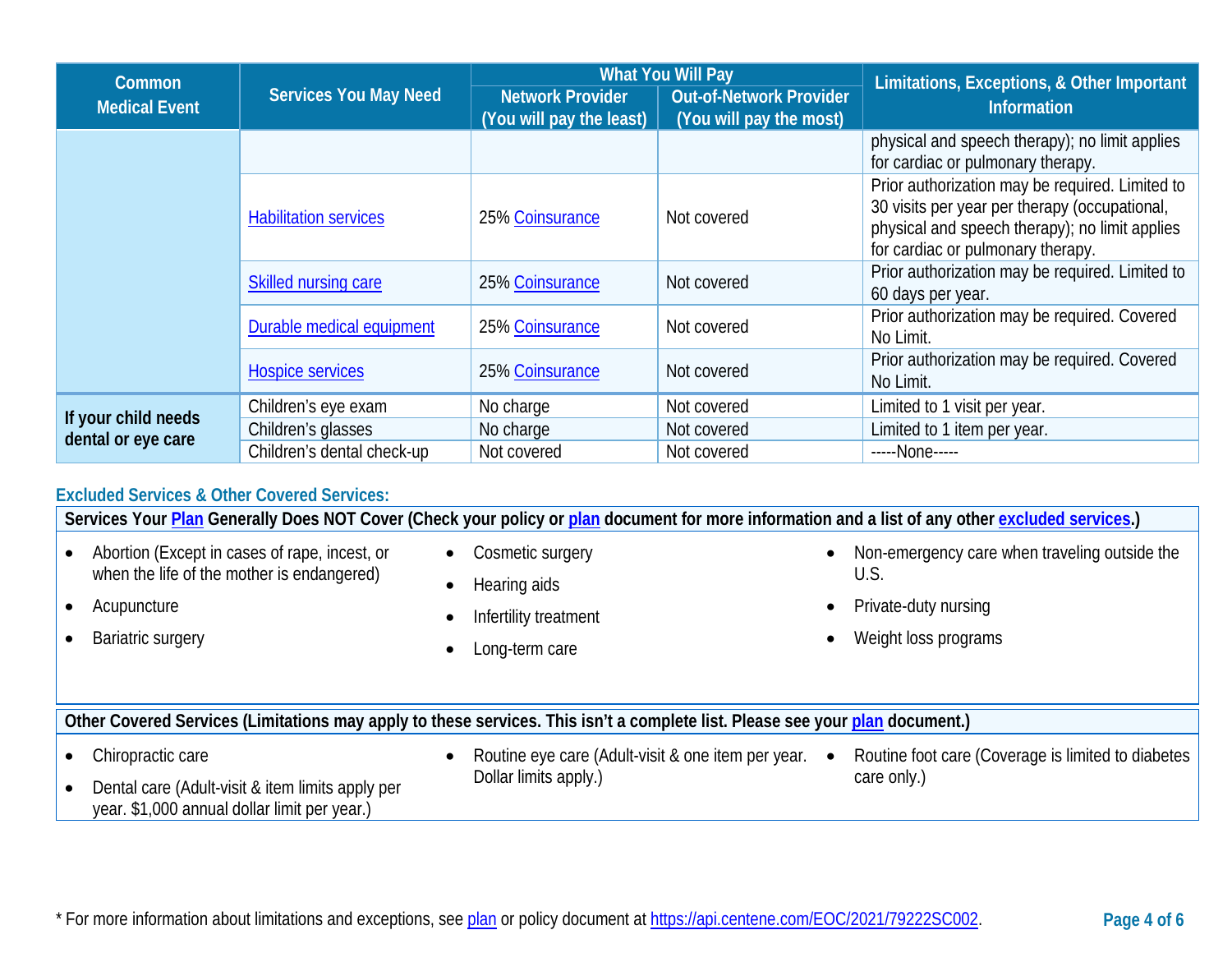Your Rights to Continue Coverage: There are agencies that can help if you want to continue your coverage after it ends. The contact information for those agencies is: Ambetter from Absolute Total Care at 1-833-270-5443 (Relay 711); South Carolina Department of Insurance, PO Box 100105, Columbia, SC 29202, Phone No. 1-803-737-6180 or 1-800-768-3467. Other coverage options may be available to you too, including buying individual insurance coverage through the [Health Insurance](https://www.healthcare.gov/sbc-glossary/#health-insurance) [Marketplace.](https://www.healthcare.gov/sbc-glossary/#marketplace) For more information about the [Marketplace,](https://www.healthcare.gov/sbc-glossary/#marketplace) visit [www.HealthCare.gov](http://www.healthcare.gov/) or call 1-800-318-2596.

Your [Grievance](https://www.healthcare.gov/sbc-glossary/#grievance) and Appeals Rights: There are agencies that can help if you have a complaint against your [plan](https://www.healthcare.gov/sbc-glossary/#plan) for a denial of a [claim.](https://www.healthcare.gov/sbc-glossary/#claim) This complaint is called a [grievance](https://www.healthcare.gov/sbc-glossary/#grievance) or [appeal.](https://www.healthcare.gov/sbc-glossary/#appeal) For more information about your rights, look at the explanation of benefits you will receive for that medical [claim.](https://www.healthcare.gov/sbc-glossary/#claim) Your [plan](https://www.healthcare.gov/sbc-glossary/#plan) documents also provide complete information to submit a [claim,](https://www.healthcare.gov/sbc-glossary/#claim) [appeal,](https://www.healthcare.gov/sbc-glossary/#appeal) or a [grievance](https://www.healthcare.gov/sbc-glossary/#grievance) for any reason to your [plan.](https://www.healthcare.gov/sbc-glossary/#plan) For more information about your rights, this notice, or assistance, contact: South Carolina Department of Insurance, PO Box 100105, Columbia, SC 29202, Phone No. 1-803-737-6180 or 1-800-768-3467.

## **Does this plan provide Minimum Essential Coverage? Yes**.

[Minimum Essential Coverage](https://www.healthcare.gov/sbc-glossary/#minimum-essential-coverage) generally includes [plans,](https://www.healthcare.gov/sbc-glossary/#plan) [health insurance](https://www.healthcare.gov/sbc-glossary/#health-insurance) available through the [Marketplace](https://www.healthcare.gov/sbc-glossary/#marketplace) or other individual market policies, Medicare, Medicaid, CHIP, TRICARE, and certain other coverage. If you are eligible for certain types of [Minimum Essential Coverage,](https://www.healthcare.gov/sbc-glossary/#minimum-essential-coverage) you may not be eligible for the [premium tax credit.](https://www.healthcare.gov/sbc-glossary/#premium-tax-credits)

### **Does this plan meet Minimum Value Standards? Yes**.

If your [plan](https://www.healthcare.gov/sbc-glossary/#plan) doesn't meet the [Minimum Value Standards,](https://www.healthcare.gov/sbc-glossary/#minimum-value-standard) you may be eligible for a [premium tax credit](https://www.healthcare.gov/sbc-glossary/#premium-tax-credits) to help you pay for a [plan](https://www.healthcare.gov/sbc-glossary/#plan) through the Marketplace.

### **Language Access Services:**

Spanish (Español): Para obtener asistencia en Español, llame al 1-833-270-5443 (Relay 711). Tagalog (Tagalog): Kung kailangan ninyo ang tulong sa Tagalog tumawag sa 1-833-270-5443 (Relay 711). Chinese (中文): 如果需要中文的帮助, 请拨打这个号码 1-833-270-5443 (Relay 711). Navajo (Dine): Dinek'ehgo shika at'ohwol ninisingo, kwiijigo holne' 1-833-270-5443 (Relay 711).

*To see examples of how this [plan](https://www.healthcare.gov/sbc-glossary/#plan) might cover costs for a sample medical situation, see the next section.*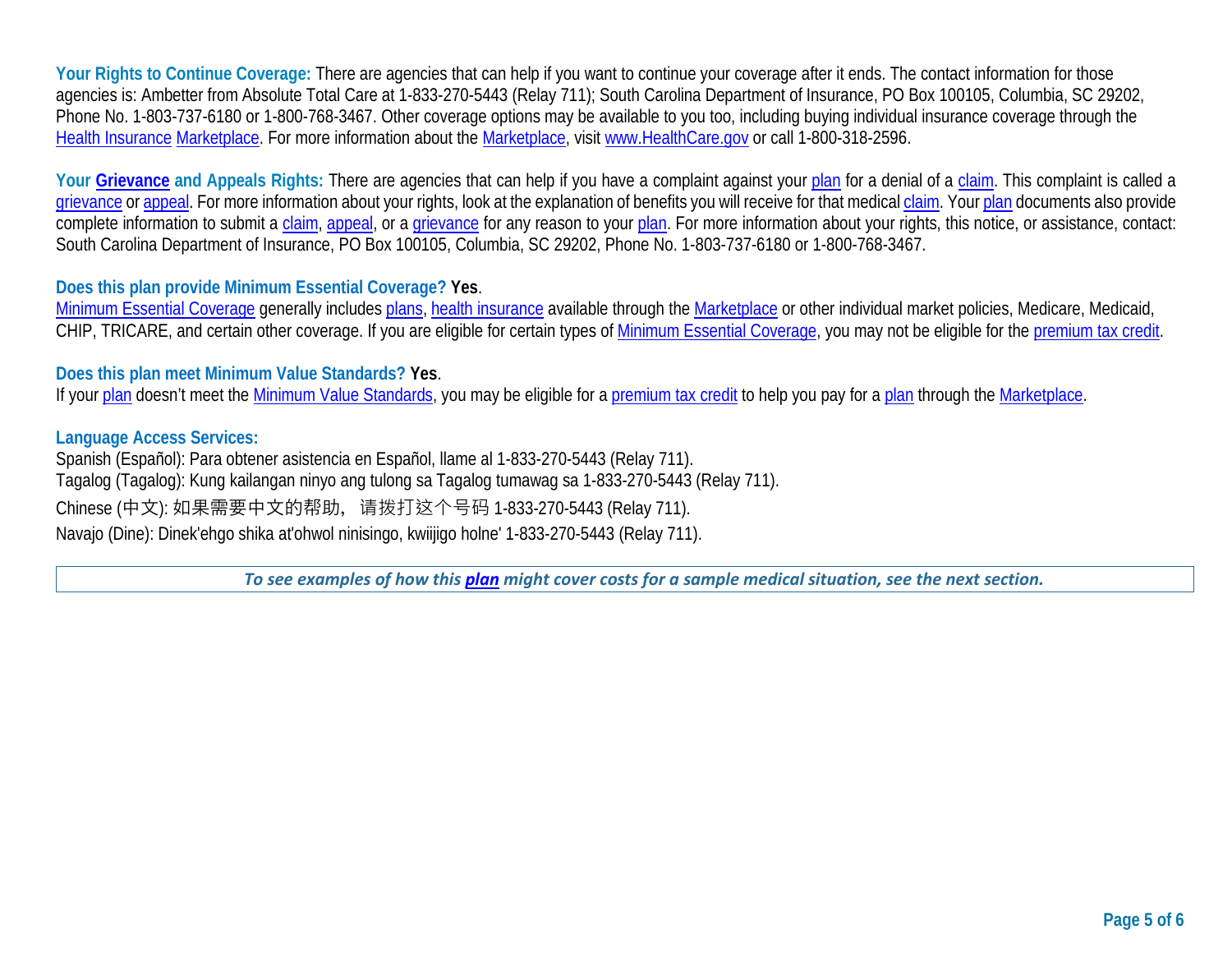**The total Peg would pay is \$1,460**



**This is not a cost estimator.** Treatments shown are just examples of how this [plan](https://www.healthcare.gov/sbc-glossary/#plan) might cover medical care. Your actual costs will be different depending on the actual care you receive, the prices your [providers](https://www.healthcare.gov/sbc-glossary/#provider) charge, and many other factors. Focus on the [cost sharing](https://www.healthcare.gov/sbc-glossary/#cost-sharing) amounts [\(deductibles,](https://www.healthcare.gov/sbc-glossary/#deductible) [copayments](https://www.healthcare.gov/sbc-glossary/#copayment) and [coinsurance\)](https://www.healthcare.gov/sbc-glossary/#coinsurance) and [excluded services](https://www.healthcare.gov/sbc-glossary/#excluded-services) under the [plan.](https://www.healthcare.gov/sbc-glossary/#plan) Use this information to compare the portion of costs you might pay under different health [plans.](https://www.healthcare.gov/sbc-glossary/#plan) Please note these coverage examples are based on self-only coverage.

| Peg is Having a Baby<br>(9 months of in-network pre-natal care and a<br>hospital delivery)                                                                                                                                                                                   |                           | <b>Managing Joe's Type 2 Diabetes</b><br>(a year of routine in-network care of a well-<br>controlled condition)                                                                                                                       |                           | <b>Mia's Simple Fracture</b><br>(in-network emergency room visit and follow up<br>care)                                                                                                                                    |                           |
|------------------------------------------------------------------------------------------------------------------------------------------------------------------------------------------------------------------------------------------------------------------------------|---------------------------|---------------------------------------------------------------------------------------------------------------------------------------------------------------------------------------------------------------------------------------|---------------------------|----------------------------------------------------------------------------------------------------------------------------------------------------------------------------------------------------------------------------|---------------------------|
| The plan's overall deductible<br>Specialist copayment<br>Hospital (facility) coinsurance<br>Other coinsurance                                                                                                                                                                | \$0<br>\$10<br>25%<br>25% | The plan's overall deductible<br>Specialist copayment<br>Hospital (facility) coinsurance<br>Other coinsurance                                                                                                                         | \$0<br>\$10<br>25%<br>25% | The plan's overall deductible<br>Specialist copayment<br>Hospital (facility) coinsurance<br>Other coinsurance                                                                                                              | \$0<br>\$10<br>25%<br>25% |
| This EXAMPLE event includes services like:<br>Specialist office visits (prenatal care)<br><b>Childbirth/Delivery Professional Services</b><br><b>Childbirth/Delivery Facility Services</b><br>Diagnostic tests (ultrasounds and blood work)<br>Specialist visit (anesthesia) |                           | This EXAMPLE event includes services like:<br><b>Primary care physician office visits (including</b><br>disease education)<br>Diagnostic tests (blood work)<br><b>Prescription drugs</b><br>Durable medical equipment (glucose meter) |                           | This EXAMPLE event includes services like:<br><b>Emergency room care (including medical</b><br>supplies)<br>Diagnostic tests (x-ray)<br>Durable medical equipment (crutches)<br>Rehabilitation services (physical therapy) |                           |
| <b>Total Example Cost</b>                                                                                                                                                                                                                                                    | \$12,700                  | <b>Total Example Cost</b>                                                                                                                                                                                                             | \$5,600                   | <b>Total Example Cost</b>                                                                                                                                                                                                  | \$2,800                   |
| In this example, Peg would pay:<br>Cost Sharing                                                                                                                                                                                                                              |                           | In this example, Joe would pay:<br>Cost Sharing                                                                                                                                                                                       |                           | In this example, Mia would pay:<br>Cost Sharing                                                                                                                                                                            |                           |
| <b>Deductibles</b>                                                                                                                                                                                                                                                           | \$0                       | <b>Deductibles</b>                                                                                                                                                                                                                    | \$0                       | <b>Deductibles</b>                                                                                                                                                                                                         | \$0                       |
| Copayments                                                                                                                                                                                                                                                                   | \$0                       | Copayments                                                                                                                                                                                                                            | \$400                     | Copayments                                                                                                                                                                                                                 | \$30                      |
| Coinsurance                                                                                                                                                                                                                                                                  | \$1,400                   | Coinsurance                                                                                                                                                                                                                           | \$200                     | Coinsurance                                                                                                                                                                                                                | \$600                     |
| What isn't covered                                                                                                                                                                                                                                                           |                           | What isn't covered                                                                                                                                                                                                                    |                           | What isn't covered                                                                                                                                                                                                         |                           |
| Limits or exclusions                                                                                                                                                                                                                                                         | \$60                      | Limits or exclusions                                                                                                                                                                                                                  | \$20                      | imits or exclusions                                                                                                                                                                                                        | \$0                       |

**The total Joe would pay is \$620**

**The total Mia would pay is \$630**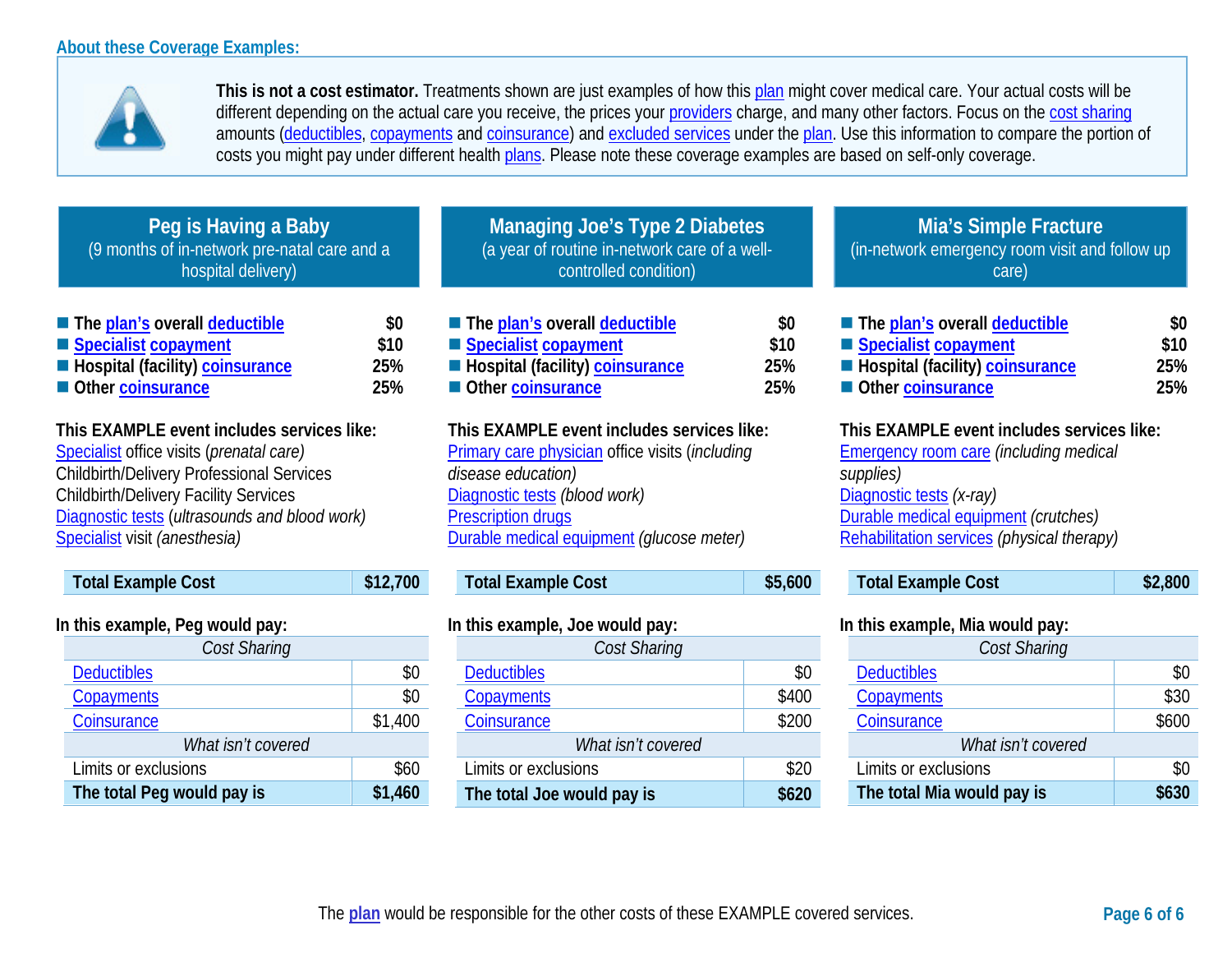

| Spanish:    | Si usted, o alguien a quien está ayudando, tiene preguntas acerca de Ambetter from Absolute Total Care, tiene derecho a obtener ayuda e información en su idioma sin costo alguno. Para |
|-------------|-----------------------------------------------------------------------------------------------------------------------------------------------------------------------------------------|
|             | hablar con un intérprete, llame al 1-833-270-5443 (Relay 711).                                                                                                                          |
| Chinese:    | 如果您,或是您正在協助的對象,有關於Ambetter from Absolute Total Care,方面的問題,您有權利免費以您的母語得到幫助和訊息。如果要與一位翻譯員講話,請撥電話1-833-270-5443                                                                             |
|             | (Relay 711).                                                                                                                                                                            |
| Vietnamese: | Nếu quý vi, hay người mà quý vi đang giúp đỡ, có câu hỏi về Ambetter from Absolute Total Care, quý vi sẽ có quyền được giúp và có thêm thông tin bằng ngôn ngữ của mình miễn phí. Đề    |
|             | nói chuyện với một thông dịch viên, xin gọi 1-833-270-5443 (Relay 711).                                                                                                                 |
| Korean:     | 만약 귀하 또는 귀하가 돕고 있는 어떤 사람이Ambetter from Absolute Total Care,에 관해서 질문이 있다면 귀하는 그러한 도움과 정보를 귀하의 언어로 비용 부담없이 얻을 수 있는 권리가                                                                    |
|             | 있습니다. 그렇게 통역사와 얘기하기 위해서는[1-833-270-5443 (Relay 711). 로 전화하십시오.                                                                                                                          |
| French:     | Si vous-même ou une personne que vous aidez avez des questions à propos Ambetter from Absolute Total Care, vous avez le droit de bénéficier gratuitement d'aide et d'informations dans  |
|             | votre langue. Pour parler à un interprète, appelez le 1-833-270-5443 (Relay 711).                                                                                                       |
| Tagalog:    | Kung ikaw, o ang iyong tinutulangan, ay may mga katanungan tungkol sa Ambetter from Absolute Total Care, may karapatan ka na makakuha nang tulong at impormasyon sa iyong wika ng       |
|             | walang gastos. Upang makausap ang isang tagasalin, tumawag sa 1-833-270-5443 (Relay 711).                                                                                               |
| Russian:    | В случае возникновения у вас или у лица, которому вы помогаете, каких-либо вопросов о программе страхования Ambetter from Absolute Total Care, вы имеете право получить                 |
|             | бесплатную помощь и информацию на своем родном языке. Чтобы поговорить с переводчиком, позвоните по телефону 1-833-270-5443 (Relay 711).                                                |
| German:     | Falls Sie oder jemand, dem Sie helfen, Fragen zu Ambetter from Absolute Total Care, hat, haben Sie das Recht, kostenlose Hilfe und Informationen in Ihrer Sprache zu erhalten. Um mit   |
|             | einem Dolmetscher zu sprechen, rufen Sie bitte die Nummer 1-833-270-5443 (Relay 711) an.                                                                                                |
| Gujarati:   | જે તમને અથવા તમે જેમની મદદ કરી રહ્યા હોય તેમને, Ambetter from Absolute Total Care, વિશે કોઈ પ્રક્ષ હોય તો તમને, કોઈ ખર્ચ વિના તમારી ભાષામાં મદદ અને માહિતી પ્રાપ્ત કરવાનો અધિકાર છે.    |
|             | દુભાષિયા સાથે વાત કરવા માટે 1-833-270-5443 (Relay 711). ઉપર કૉલ કરો.                                                                                                                    |
|             | إذا كل لديك أو لدى شخص تساعده أسئلة حول  Ambetter from Absolute Total Care, لديك الحق في الحصول ولسلومات الضرورية بلغتك من دون أية نكلفة التحدث مع مترجم اتصل بـ                        |
| Arabic:     | 1-833-270-5443 (Relay 711).                                                                                                                                                             |
| Portuguese: | Se você, ou alguém a quem você está ajudando, tem perguntas sobre o Ambetter from Absolute Total Care, você tem o direito de obter ajuda e informação em seu idioma e sem custos.       |
|             | Para falar com um intérprete, ligue para 1-833-270-5443 (Relay 711).                                                                                                                    |
|             | Ambetter from Absolute Total Care, について何かご質問がございましたらご連絡ください。ご希望の言語によるサポートや情報を無料でご提供いたします。通訳が必要な場合は、1-833-270-5443 (Relay                                                                |
| Japanese:   | 711). までお電話ください。                                                                                                                                                                        |
| Ukrainian:  | В разі виникнення у вас або особи, якій ви допомагаєте, будь-яких запитань щодо програми страхування Ambetter from Absolute Total Care ви маєте право отримати безкоштовну              |
|             | допомогу та інформацію на своїй рідній мові. Щоб поговорити з перекладачем, зателефонуйте за номером 1-833-270-5443 (Relay 711).                                                        |
| Hindi:      | आप या जिसकी आप मदद कर रहे हैं उनके, Ambetter from Absolute Total Care, के बारे में कोई सवाल हों, तो आपको बिना किसी खर्च के अपनी भाषा में मदद और जानकारी प्राप्त करने का अधिकार          |
|             | है। किसी दुभाषिये से बात करने के लिए 1-833-270-5443 (Relay 711) पर कॉल करें।                                                                                                            |
| Mon-Khmer,  | ប្រសិនលោកអ្នកឬ នរណម្នាក់ដែលអ្នកកំពុងតែជួយមានបញ្ហាអំពី Ambetter from Absolute Total Care អ្នកមានសិទ្ធិទទួលបានជំនួយនឹងព័ត៌មានដាភាសាលោកអ្នកដោយឥតគិតថ្លៃ។ សូមនិយាយទៅ                        |
| Cambodian:  | mន់អ្នកបកប្រែតាមលេខ 1-833-270-5443 (Relay 711).                                                                                                                                         |